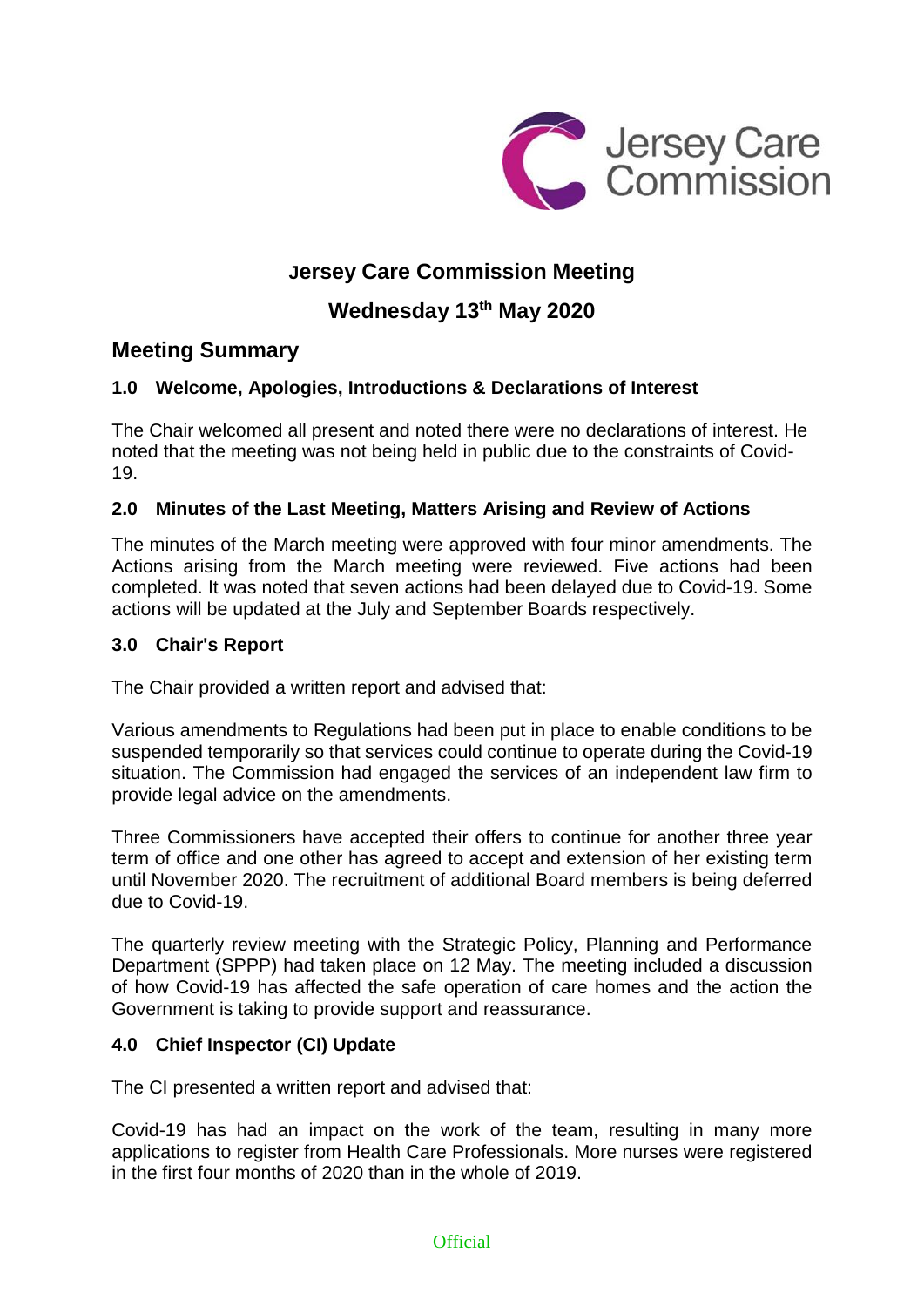It has been difficult to maintain social distancing in the Hill Street office. In addition, there have been IT challenges to productive working from home. The regulation team has moved to providing an extended service working over seven days.

The Law amendments to the Regulations have been put in place with effect until 30 September. Consideration may need to be given to extending these arrangements beyond this point.

Three care homes have declared that due to Covid-19, they have been unable to carry on their service in accordance with the Statement of Purpose due to staffing challenges. This has resulted in a condition of their registration being suspended until 30 September 2020.

There were four inspections in March before the scheduled programme of inspections was suspended. A process of structured and supportive interviews with services has commenced. The Commission has the capability to undertake a site inspection if there were concerns that would warrant it.

The Commission has until 30 September to notify the Chief Minister if it proves impossible to complete all the required minimum number of inspections. The risk that the Commission may not meet its statutory targets has been communicated to SPPP in the meeting of 12 May.

### **5.0 Head of Governance, Policy and Standards (HGPS) update**

The Commission's budget position at 30 April was presented.

The HGPS advised:

Covid-19 has affected the Commission's ability to meet some Business Plan objectives, in part, or completely. These risks were noted, and it was agreed that a plan should be presented to the next Board meeting detailing how the Commission might return to business as usual once the current crisis has abated.

### **6.0 Draft Annual Report and Accounts for 2019**

The HGPS presented the Annual Report and Accounts. They were agreed subject to one amendment.

The amended document will be published and sent to the Director General of Strategic Policy, Planning and Performance with a request to forward it to the Chief Minister for laying before the States Assembly.

#### **7.0 Framework Agreement**

The Framework Agreement was approved with some minor formatting amendments. The Chair will sign off the document and progress it to a conclusion.